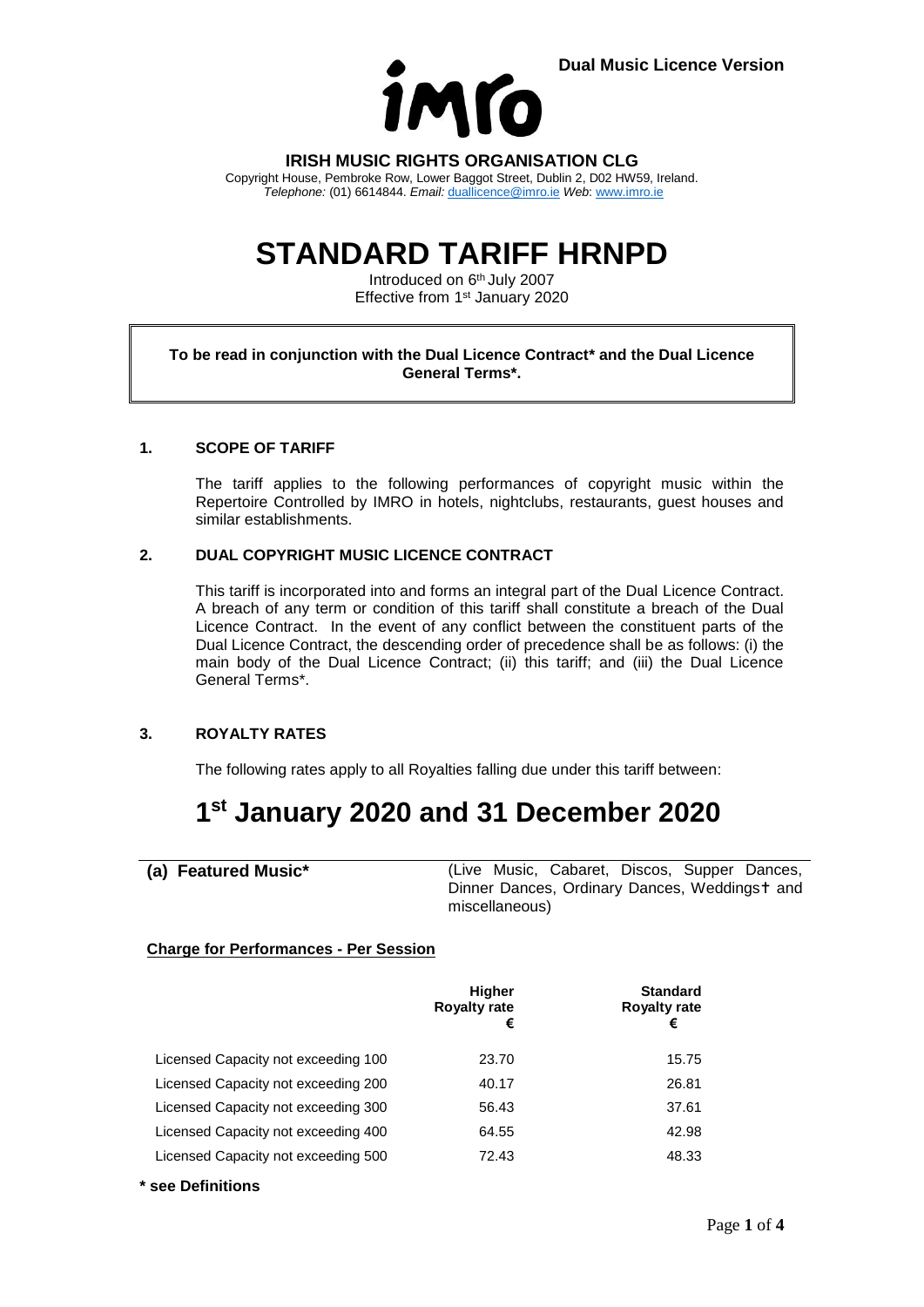| Licensed Capacity not exceeding 600 | 80.32 | 53.59 |
|-------------------------------------|-------|-------|
| Licensed Capacity not exceeding 700 | 86.61 | 57.81 |
| Charge per 100 capacity thereafter  | 4.82  | 3.24  |

- Note 1: **T** Weddings will be charged at the Royalty rate equivalent to licensed Capacity not exceeding 100.
- **Note 2: Where live concerts with cover charges take place this tariff will not apply. The concert tariff LP will apply. Live concerts will be defined as musical entertainments consisting entirely or almost entirely of copyright music performed at an Event\***
- **Note 3:** The simultaneous or consecutive musical performances that take place in separate rooms in a premises are separately assessable.

# **(b) Background Music\***

#### **Charge for Performances - Per Annum**

|                                                                      | <b>Higher Royalty</b><br>Rate | <b>Standard</b><br><b>Royalty Rate</b> |  |
|----------------------------------------------------------------------|-------------------------------|----------------------------------------|--|
|                                                                      | €                             | €                                      |  |
| Radio and/or Tape/CD player alone<br>or with Radio and/or Television | 122.25                        | 81.47                                  |  |
| Radio and/or television alone                                        | 102.24                        | 68.18                                  |  |
| for each unit of 20 seats or part thereof                            |                               |                                        |  |

# **Rates for Hotel Bedrooms**

| <b>Rooms</b>            | €      |
|-------------------------|--------|
| $0 - 50$                | 67.43  |
| $51 - 100$              | 134.85 |
| $101 - 150$             | 202.28 |
| $151 - 200$             | 269.71 |
| Per 50 rooms thereafter | 67.43  |
|                         |        |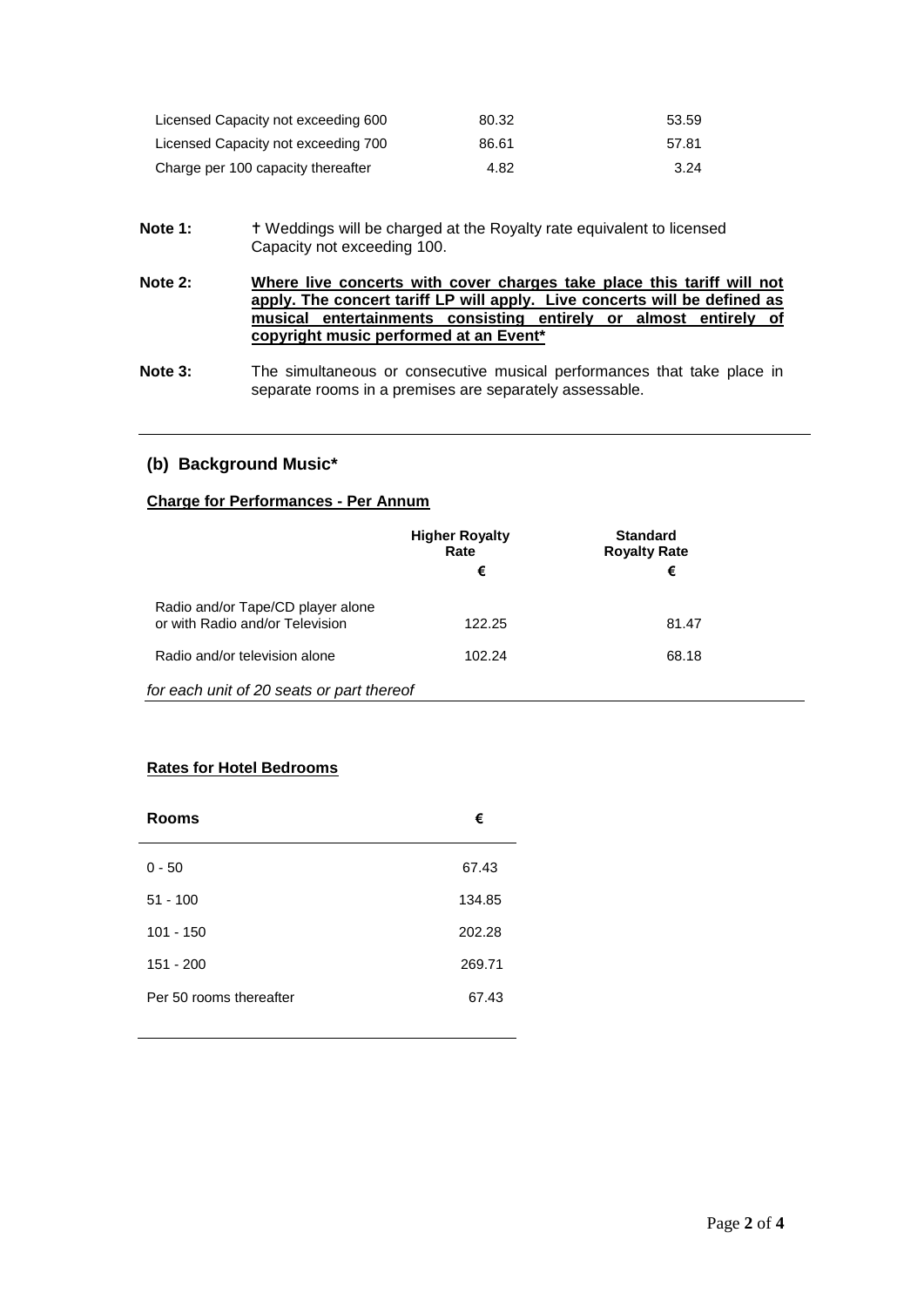#### **4. HIGHER AND STANDARD ROYALTY RATES**

- (i) All performances in the first Licence Year\* will be charged at the Higher Royalty rate unless the user applies in writing for a licence before the music is performed.
- (ii) Any performances not declared either in advance or at the end of the licence period are unauthorised and constitute **an infringement of copyright** and will be charged as unlicensed performances at the Higher Royalty rate.

#### **5. MISCELLANEOUS OTHER PERFORMANCES**

Other performances which are not covered under this tariff such as performances by means of jukeboxes, live music pay in Events, etc. will be assessed under the appropriate tariffs.

#### **6. INFLATION ADJUSTMENT**

The foregoing Royalty rates are related to the Consumer Price Index of Retail Prices for mid-October 2019 (on the November 1996 base) as published in the Irish Statistical Bulletin, and will be adjusted on 1st January 2021 and on each subsequent anniversary of that date in proportion to annual changes in that Index.

### **7. DEFINITIONS**

Capitalised terms used but not defined in this tariff shall have the meaning set forth in the Dual Licence Contract.

**"Background Music"** means performances by means of a record and/or cd/tape player (excluding juke boxes or video performances) or by means of a radio or television set operated on the premises or by diffusion through a loudspeaker, however conveyed, from another part of the premises or from a source outside the premises.

**"Capacity"** means the maximum number of persons who may be admitted to the area of entertainment at any one time (assessed by reference to fire or similar regulations where available).

**"Dual Licence Contract"** means the Dual Copyright Music Licence Contract between the Licensee, IMRO and PPI.

**"Dual Licence General Terms"** means the General Terms and Conditions Applicable to the Dual Copyright Music Licence Contract and Related IMRO and PPI Tariffs.

**"Event"** shall mean an uninterrupted musical event, save for short intervals or breaks. Repeat performances of the same programme such as afternoon and evening sessions shall be deemed to be separate Events.

#### **"Featured Music"** means: -

(i) live music performed by performers of musical instruments and singers, whether or not they combine their performances with other activities such as dancing or,